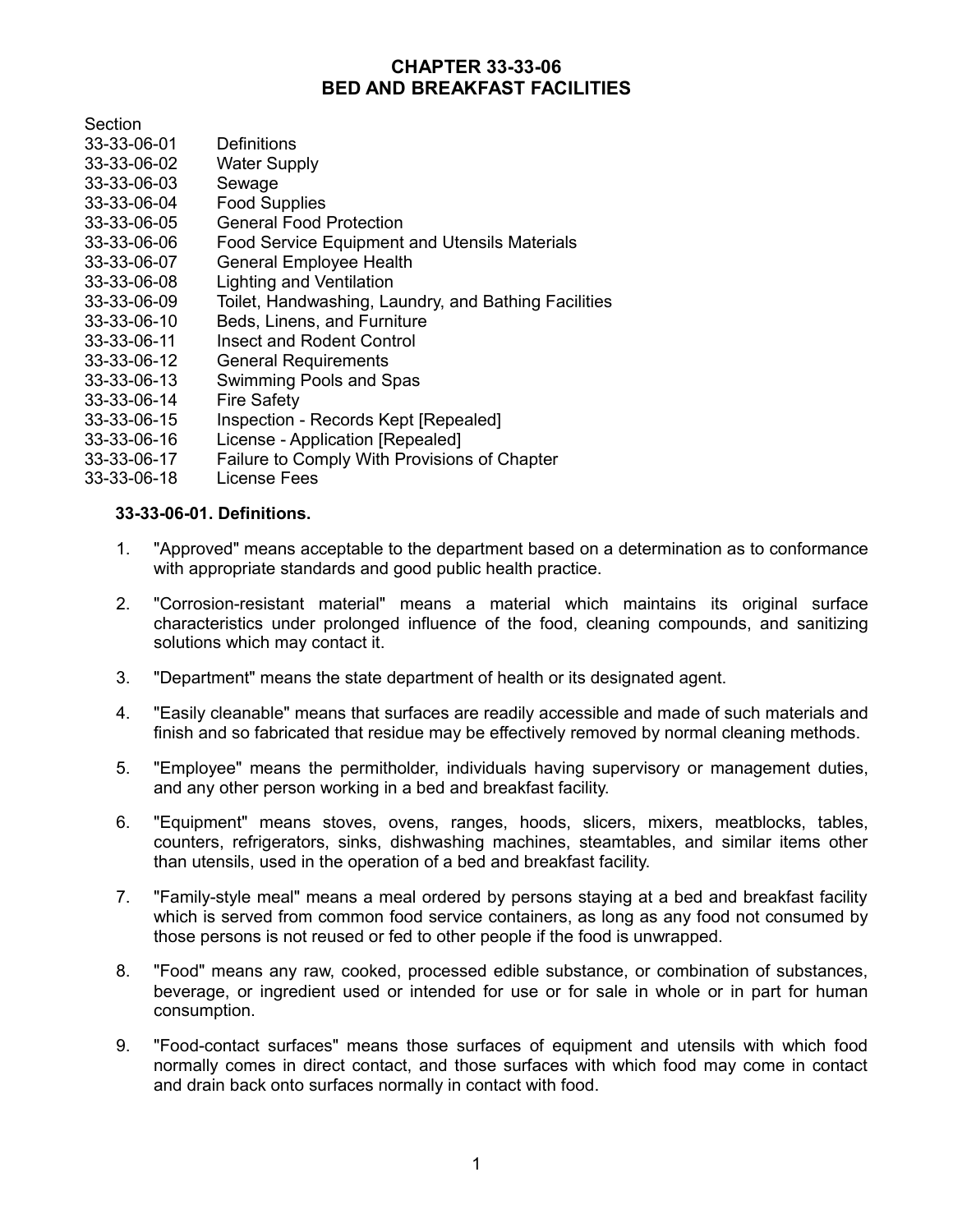- 10. "Food processing establishment" means a commercial establishment in which food is manufactured or packaged for human consumption. The term does not include a food service establishment, retail food store, or commissary operation.
- 11. "Kitchenware" means all multiuse utensils other than tableware.
- 12. "Lodging unit" means a room with one or more beds for an unspecified number of persons.
- 13. "Perishable food" means any food of such type or in such condition as may spoil.
- 14. "Potentially hazardous food" means any perishable food which consists in whole or in part of milk or milk products, eggs, meat, poultry, fish, shellfish, raw seed sprouts, cut melons, cut leafy greens, cut tomatoes, or other ingredients capable of supporting rapid and progressive growth of infectious or toxigenic micro-organisms.
- 15. "Private home" means a place of residence of an individual or family.
- 16. "Proprietor" means the person in charge of the bed and breakfast facility whether as owner, lessee, manager, or agent.
- 17. "Sanitize" means effective bactericidal treatment of clean surfaces of equipment and utensils by a process which has been approved by the department as being effective in destroying micro-organisms, including pathogens.
- 18. "Single-service articles" means cups, containers, lids or closures, plates, knives, forks, spoons, stirrers, paddles, straws, place mats, napkins, doilies, wrapping materials, and all similar articles which are constructed wholly or in part from paper, paperboard, molded pulp, foil, wood, plastic synthetic, or readily destructible materials, and which are intended for one usage only, then to be discarded.
- 19. "Tableware" means multiuse eating and drinking utensils.
- 20. "Utensil" means any implement used in the storage, preparation, transportation, or service of food.

**History:** Effective August 1, 1988; amended effective January 1, 1990; December 1, 1991; April 1, 2012.

**General Authority:** NDCC 23-01-03(3), 23-09.1-02 **Law Implemented:** NDCC 23-09.1-02

#### **33-33-06-02. Water supply.**

The water supply must be adequate, of a safe sanitary quality and from a source approved by the department. The water supply may not contain bacteriological, chemical, or physical impurities which affect, or tend to affect public health, must meet the bacteriological standards of the United States public health service for waters used upon public or interstate common carriers, and is subject to examination by the department. If it is unfit for drinking under these requirements, it either shall be improved to fulfill the standards or the use thereof shall be discontinued.

- 1. Each private water source shall be sampled and tested for bacteria initially and every twelve-month period thereafter. Seasonal operations shall be sampled during the peak operating season.
- 2. Each private water source shall be sampled initially for nitrate analysis. Seasonal operations shall be sampled during the peak operating season.
- 3. Additional bacteriological or chemical tests may be required by the department.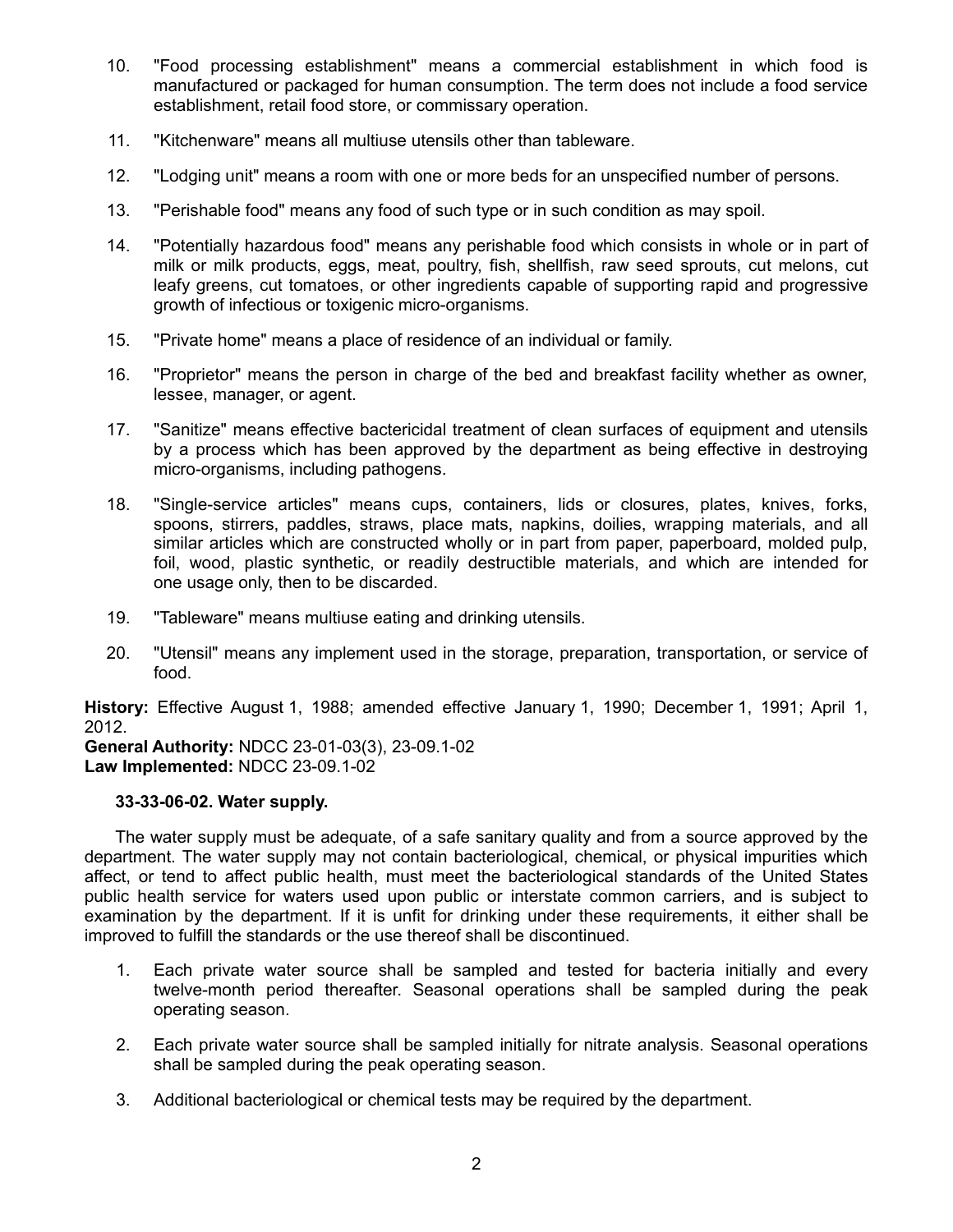- 4. Initially each private source shall be inspected for location, source protection, and design standards.
- 5. No cross connections with unapproved water supplies may exist.
- 6. Adequate hot water heating facilities shall be provided. Hot and cold running water under pressure shall be provided to food preparation areas, and any other areas in which water is required for cleaning.

**History:** Effective August 1, 1988; amended effective January 1, 1990. **General Authority:** NDCC 23-01-03(3), 23-09.1-02 **Law Implemented:** NDCC 23-09.1-02

# **33-33-06-03. Sewage.**

All sewage shall be disposed of in a public sewerage system or in a sewage disposal system approved by the department.

- 1. An initial inspection shall be made of all existing onsite sewage disposal systems by the department. This inspection shall evaluate system adequacy and if no expansion of existing dwelling facilities is occurring, no expansion of the system may be required as long as the system is not failing or otherwise contaminating surface or ground water.
- 2. If an expansion of the dwelling facilities occurs, then evaluation of the onsite sewage disposal system shall be completed by the department. If the system is adequate, then no expansion of the system will be required. If the system is not adequate in size, then system expansion shall be required as per local regulations or, the requirements in ND Publication WP-74-1R (Septic Tank and Absorption Field Disposal Systems for the Home). Plans for expansion shall be submitted to the local jurisdiction or, the department, water supply and pollution control division, for review and approval prior to construction.
- 3. The department may require that the septic tank be opened to check its construction. If the department determines that pumping of the tank is necessary, the department may require this to occur.
- 4. If the department determines that the onsite system needs repair or a new system is required, then the system shall be repaired or replaced in accordance with local regulations, or ND Publication WP-74-1R (Septic Tank and Absorption Field Disposal Systems for the Home).

**History:** Effective August 1, 1988; amended effective January 1, 1990; April 1, 2012. **General Authority:** NDCC 23-01-03(3), 23-09.1-02 **Law Implemented:** NDCC 23-09.1-02

# **33-33-06-04. Food supplies.**

Food must be in sound condition, free from spoilage, filth, or other contamination and must be safe for human consumption. Food shall be obtained from or be equal to food from sources that comply with all laws relating to food and food labeling. Before serving any food to the public, the bed and breakfast facility shall comply with all applicable inspections of food required by law. Fluid milk and fluid milk products used or served shall be pasteurized and shall meet the grade A quality standards established by law.

**History:** Effective August 1, 1988; amended effective May 1, 1989. **General Authority:** NDCC 23-01-03(3), 23-09.1-02 **Law Implemented:** NDCC 23-09.1-02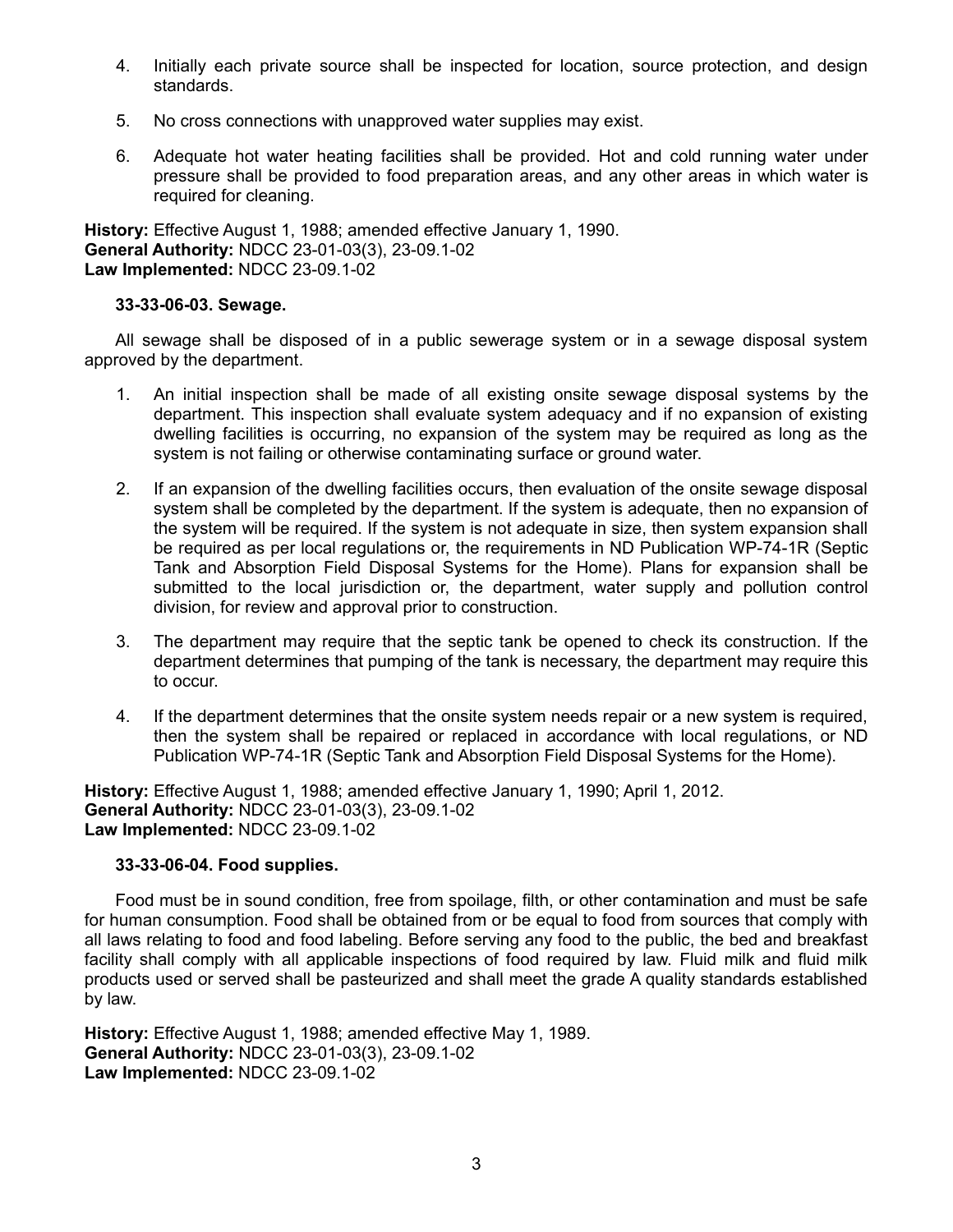### **33-33-06-05. General food protection.**

- 1. At all times, including while being stored, prepared, displayed, served, or transported, food shall be protected from potential contamination, including dust, insects, rodents, unclean equipment and utensils, unnecessary handling, coughs and sneezes, flooding, drainage, overhead leakage or overhead drippage from condensation and chemicals. The temperature of potentially hazardous food must be forty-one degrees Fahrenheit [5 degrees Celsius] or below or one hundred thirty-five degrees Fahrenheit [57.2 degrees Celsius] or above at all times, except during necessary periods of preparation and serving. Frozen food shall be kept at such temperatures as to remain frozen, except when being thawed for preparation or use. Potentially hazardous frozen food shall be thawed at refrigerator temperatures of forty-one degrees Fahrenheit [5 degrees Celsius] or below; or quick-thawed as part of the cooking process. An indicating thermometer shall be located in each refrigerator. Raw fruits and vegetables shall be washed thoroughly before use. Stuffings, poultry, stuffed meats and poultry, and pork and pork products shall be thoroughly cooked before being served. Salads made of meat, poultry, potatoes, fish, shellfish, or eggs, and other potentially hazardous prepared food, shall be prepared, preferably from chilled products, with a minimum of manual contact. Portions of food once served to an individual may not be served again.
- 2. Refrigeration facilities, hot food storage facilities, and effective insulated facilities shall be provided as needed to assure the maintenance of all food at required temperatures during storage, preparation, and serving.
- 3. Live pets are not allowed in any room or area in which food is being prepared for guests.

**History:** Effective August 1, 1988; amended effective April 1, 2012. **General Authority:** NDCC 23-01-03(3), 23-09.1-02 **Law Implemented:** NDCC 23-09.1-02

# **33-33-06-06. Food service equipment and utensils materials.**

Multiuse equipment and utensils shall be constructed and repaired with safe materials, including finishing materials, shall be corrosion-resistant and nonabsorbent; and shall be smooth, easily cleanable, and durable under conditions of normal use. Single-service articles shall be made from clean, sanitary, safe materials. Equipment, utensils, and single-service articles may not impart odors, color, or taste, nor contribute to the contamination of food.

Multiuse eating and drinking utensils, kitchenware, and tableware used in the facility shall be sanitized after each use or, single-service items may be used.

Acceptable means of dishwashing/sanitization shall be:

- 1. Manual cleaning and sanitizing utilizing a sink with two or three compartments with approved chemical sanitizer. Utensils shall be air-dried.
- 2. Mechanical home style dishwasher with a one hundred sixty degrees Fahrenheit [71.1 degrees Celsius] water supply provided by a booster heater or sanitizing cycle.

**History:** Effective August 1, 1988. **General Authority:** NDCC 23-01-03(3), 23-09.1-02 **Law Implemented:** NDCC 23-09.1-02

# **33-33-06-07. General employee health.**

1. No employee, while infected with a disease in a communicable form that can be transmitted by foods or who is a carrier of organisms that can cause such a disease or while afflicted with a boil, an infected wound, or an acute respiratory infection, may work in a bed and breakfast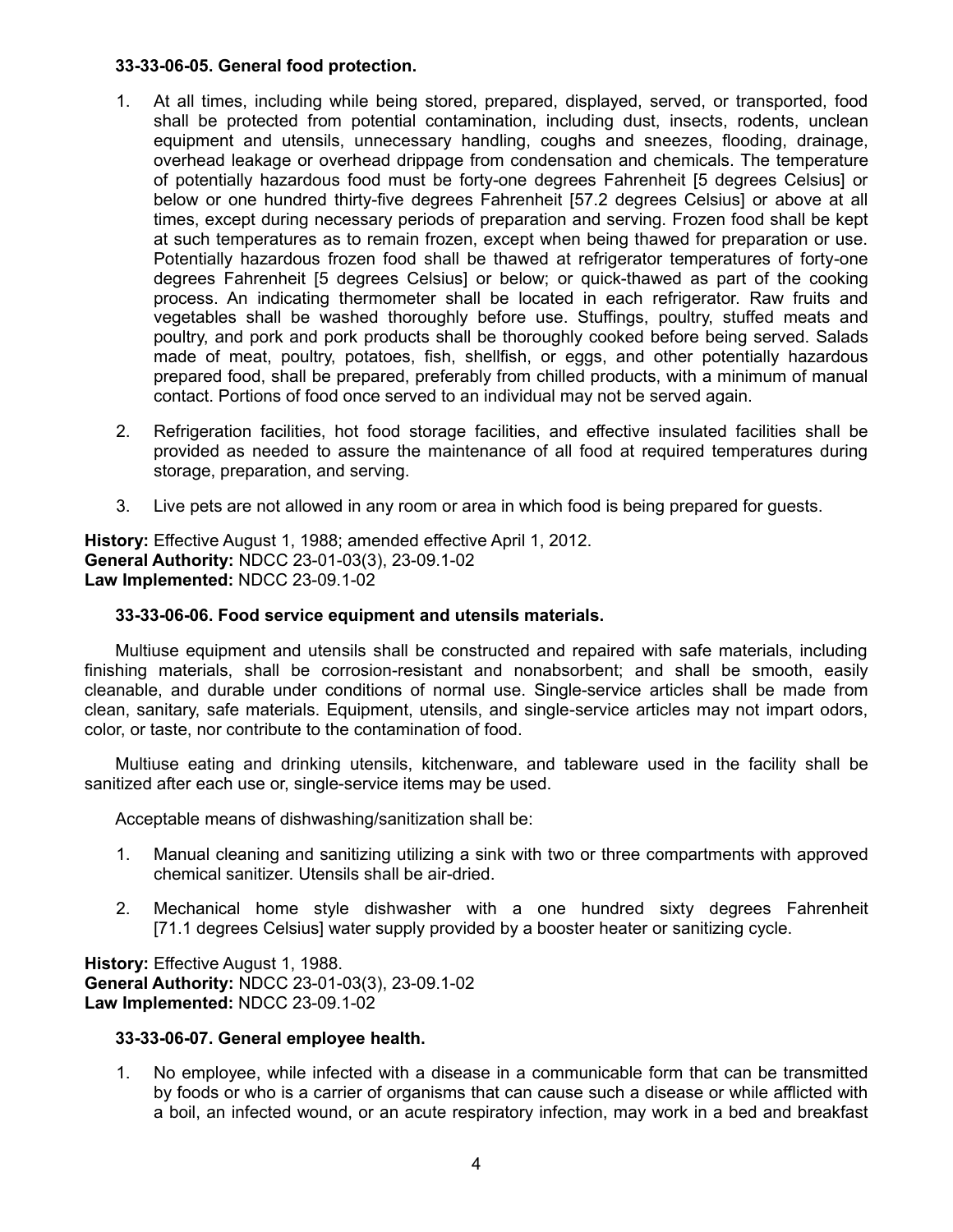facility in any capacity in which there is a likelihood of such employee contaminating food or food-contact surfaces with pathogenic organisms or transmitting disease to other persons.

2. Bed and breakfast employees shall maintain a high degree of personal cleanliness and shall conform to good hygienic practices. Employees shall thoroughly wash their hands with soap and warm water before preparing or serving food.

**History:** Effective August 1, 1988; amended effective January 1, 1990. **General Authority:** NDCC 23-01-03(3), 23-09.1-02 **Law Implemented:** NDCC 23-09.1-02

### **33-33-06-08. Lighting and ventilation.**

Rooms and areas used in conjunction with bed and breakfast facilities shall be lighted and ventilated as needed and shall be effective under actual use conditions. Lighting fixtures and ventilating equipment shall be kept clean and in good repair.

**History:** Effective August 1, 1988; amended effective January 1, 1990. **General Authority:** NDCC 23-01-03(3), 23-09.1-02 **Law Implemented:** NDCC 23-09.1-02

### **33-33-06-09. Toilet, handwashing, laundry, and bathing facilities.**

- 1. Bed and breakfast facilities shall be provided with approved sanitary toilet, handwashing, and bathing facilities. These facilities, and laundry facilities used in conjunction with bed and breakfast facilities, shall be kept clean and in good repair.
- 2. All lavatories and baths shall be supplied with hot and cold running water. Each person who is provided accommodations shall be provided individual soap and clean individual bath cloths and towels.
- 3. The temperature of hot water furnished to handwashing sinks (lavatories), showers, and bathtubs may not exceed one hundred twenty degrees Fahrenheit [48.9 degrees Celsius].
- 4. Clean towels and bath cloths shall be stored and handled in a sanitary manner.

**History:** Effective August 1, 1988; amended effective January 1, 1990. **General Authority:** NDCC 23-01-03(3), 23-09.1-02 **Law Implemented:** NDCC 23-09.1-02

#### **33-33-06-10. Beds, linens, and furniture.**

- 1. Furniture, mattresses, curtains, and draperies, etc., shall be kept clean and in good repair.
- 2. Clean bed linen in good repair shall be provided for each guest who is provided accommodations and shall be changed between guests and as often as necessary.
- 3. Clean linen shall be stored and handled in a sanitary manner and separate from soiled linen.

**History:** Effective August 1, 1988. **General Authority:** NDCC 23-01-03(3), 23-09.1-02 **Law Implemented:** NDCC 23-09.1-02

#### **33-33-06-11. Insect and rodent control.**

Effective measures intended to minimize the presence of rodents, flies, and other insects on the premises shall be utilized. The premises shall be kept in such condition as to prevent the harborage or feeding of insects or rodents. Openings to the outside shall be protected effectively against the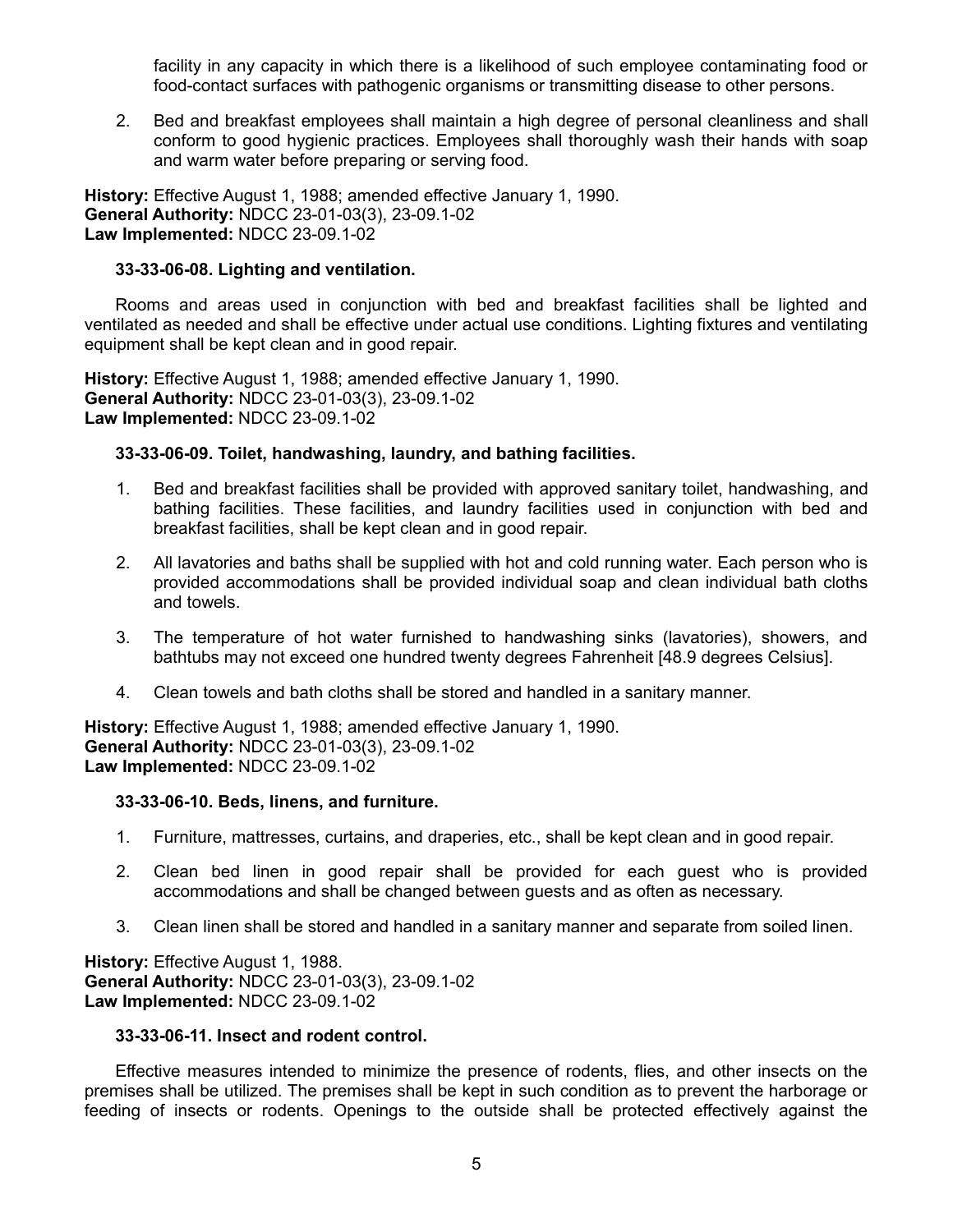entrance of rodents and insects by tight-fitting, self-closing doors, closed windows, screening, or other means.

**History:** Effective August 1, 1988. **General Authority:** NDCC 23-01-03(3), 23-09.1-02 **Law Implemented:** NDCC 23-09.1-02

### **33-33-06-12. General requirements.**

- 1. Pesticides, herbicides, and other substances which may be hazardous if ingested, inhaled, or handled shall be stored in a closet, cabinet, or box not accessible to young children.
- 2. Household cleaning agents such as bleaches, detergents, and polishes shall be stored out of the reach of young children.
- 3. Medications shall be stored in a separate cabinet, closet, or box not accessible to young children.
- 4. Bed and breakfast facilities shall be kept in a clean and sanitary condition.

**History:** Effective August 1, 1988. **General Authority:** NDCC 23-01-03(3), 23-09.1-02 **Law Implemented:** NDCC 23-09.1-02

#### **33-33-06-13. Swimming pools and spas.**

When swimming pools and spas are provided for use by bed and breakfast facility guests, they must be designed, constructed, and maintained to protect the health and safety of its guests. A colorimetric test kit is required for the monitoring and adjusting of disinfectant levels and pH in swimming pools, spas, or other water recreational facilities. A weekly log of disinfection levels and pH must be maintained by the owner of the facility.

**History:** Effective August 1, 1988; amended effective April 1, 2012. **General Authority:** NDCC 23-01-03(3), 23-09.1-02 **Law Implemented:** NDCC 23-09.1-02

# **33-33-06-14. Fire safety.**

Bed and breakfast facilities shall be in compliance with the requirements of the Uniform Building Code and Uniform Fire Code as adopted and enforced by the state fire marshal. The department shall report to the state fire marshal violations of any provision of the code which might constitute a fire hazard in the premises so inspected.

The requirements for fire/life/safety shall include, but not be limited to, the following:

- 1. Smoke detectors.
	- a. A smoke detection device in good operating condition shall be mounted on the ceiling or wall at a point centrally located in the corridor or area giving access to rooms used for sleeping purposes. All smoke detectors shall be inspected and listed by underwriters' laboratories or an equivalent. Smoke detectors shall be installed in accordance with the manufacturer's installation instructions.
	- b. A smoke detector shall be installed in the basement of dwelling units having a stairway which opens from the basement into the dwelling. Such detector shall be connected to a sounding device or other detector to provide an alarm which will be audible in the sleeping area.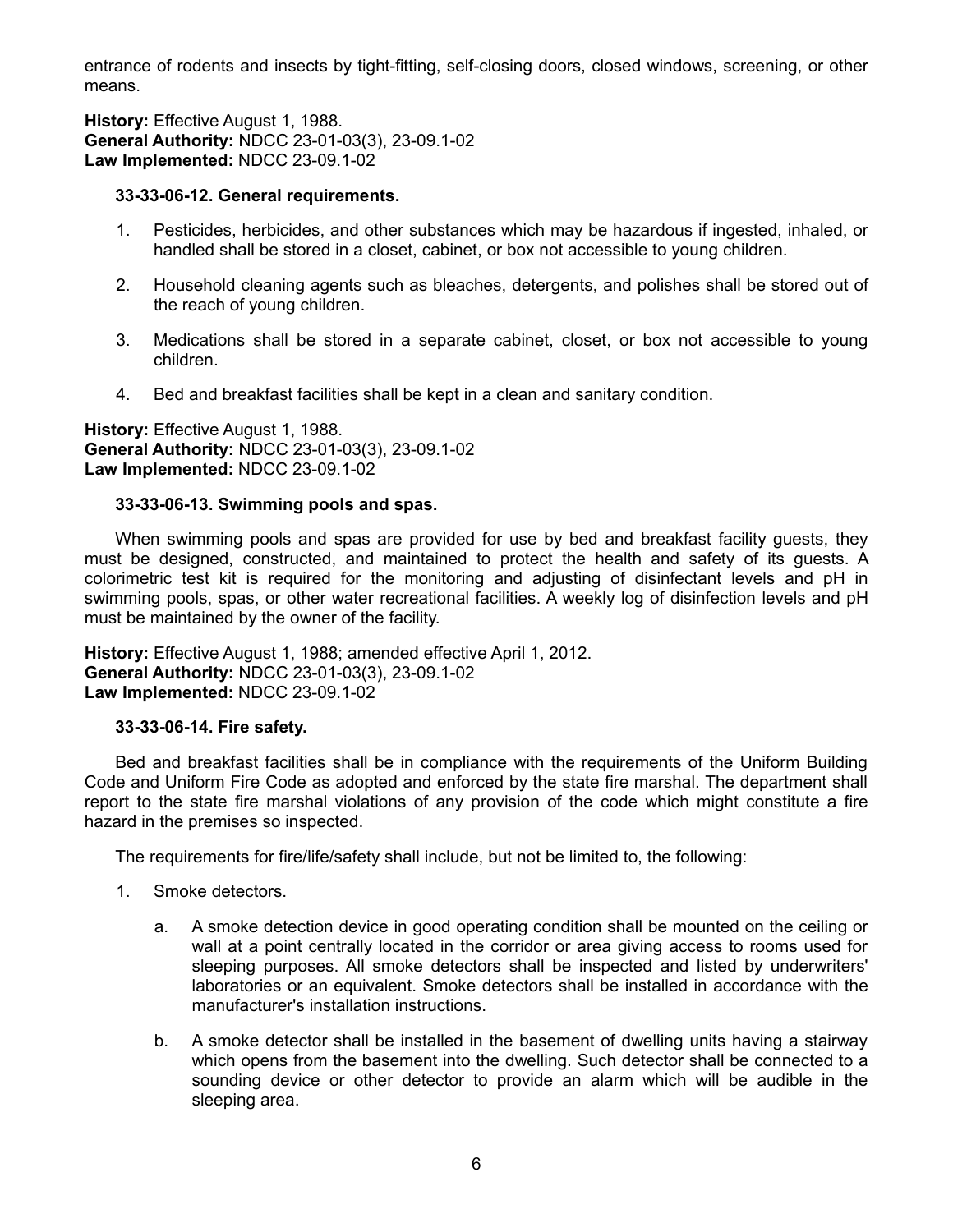- c. The owner of the facility shall test the battery-operated smoke detectors at least weekly and hard-wired detectors at least monthly and shall maintain written records which detail the date and results of the test.
- 2. Every sleeping unit shall provide a minimum of fifty square feet [4.65 square meters] of floor area per guest.
- 3. Every sleeping unit shall have at least one operable window or exterior door approved for emergency escape or rescue. The units shall be operable from the inside to provide a full clear opening without the use of separate tools. All escapes or rescue windows from sleeping rooms must have a minimum net clear opening of 5.7 square feet [.52 square meters]. The minimum net clear opening height dimension must be twenty-four inches [60.96 centimeters]. The minimum net clear opening width dimensions must be twenty inches [50.8 centimeters]. Where windows are provided as a means of escape or rescue, they must have a finished sill height not more than forty-four inches [111.76 centimeters] above the floor. No sleeping unit in bed and breakfast facilities may be in attic lofts or in basement rooms with a single major means of escape.
- 4. A fire extinguisher rated 2A and having a BC rating must be conveniently located and accessible in the bed and breakfast facility. The maximum travel distance to the extinguisher must be no more than seventy-five feet [22.86 meters].
- 5. Emergency numbers shall be posted on the telephones in the bed and breakfast facility.

**History:** Effective August 1, 1988; amended effective January 1, 1990; April 1, 2012. **General Authority:** NDCC 23-01-03(3), 23-09.1-02 **Law Implemented:** NDCC 23-09.1-02

### **33-33-06-15. Inspection - Records kept.**

Repealed effective January 1, 1990.

# **33-33-06-16. License - Application.**

Repealed effective January 1, 1990.

# **33-33-06-17. Failure to comply with provisions of chapter.**

Any proprietor of any bed and breakfast facility who fails to comply with any of the requirements of this chapter, or chapter 23-09.1 of the North Dakota Century Code, shall be given notice of the violation and of a reasonable time within which to comply with the requirements. The notice shall be in writing and shall be delivered personally by the department or shall be sent to the proprietor by any form of mail requiring a signed receipt and resulting in delivery to the proprietor. If the proprietor of the bed and breakfast facility fails to remedy the violations within the time stated within the notice, the department may refuse to grant a new license, or suspend or revoke the license through an administrative hearing held pursuant to chapter 28-32 of the North Dakota Century Code.

**History:** Effective August 1, 1988; amended effective January 1, 1990. **General Authority:** NDCC 23-01-03(3), 23-09.1-02 **Law Implemented:** NDCC 23-09.1-02

# **33-33-06-18. License fees.**

The annual license fee paid to the department by proprietors of bed and breakfast facilities is fifty dollars. An additional amount of fifty percent of the license fee must be imposed upon renewal if the license was not renewed on or before February first following the expiration date.